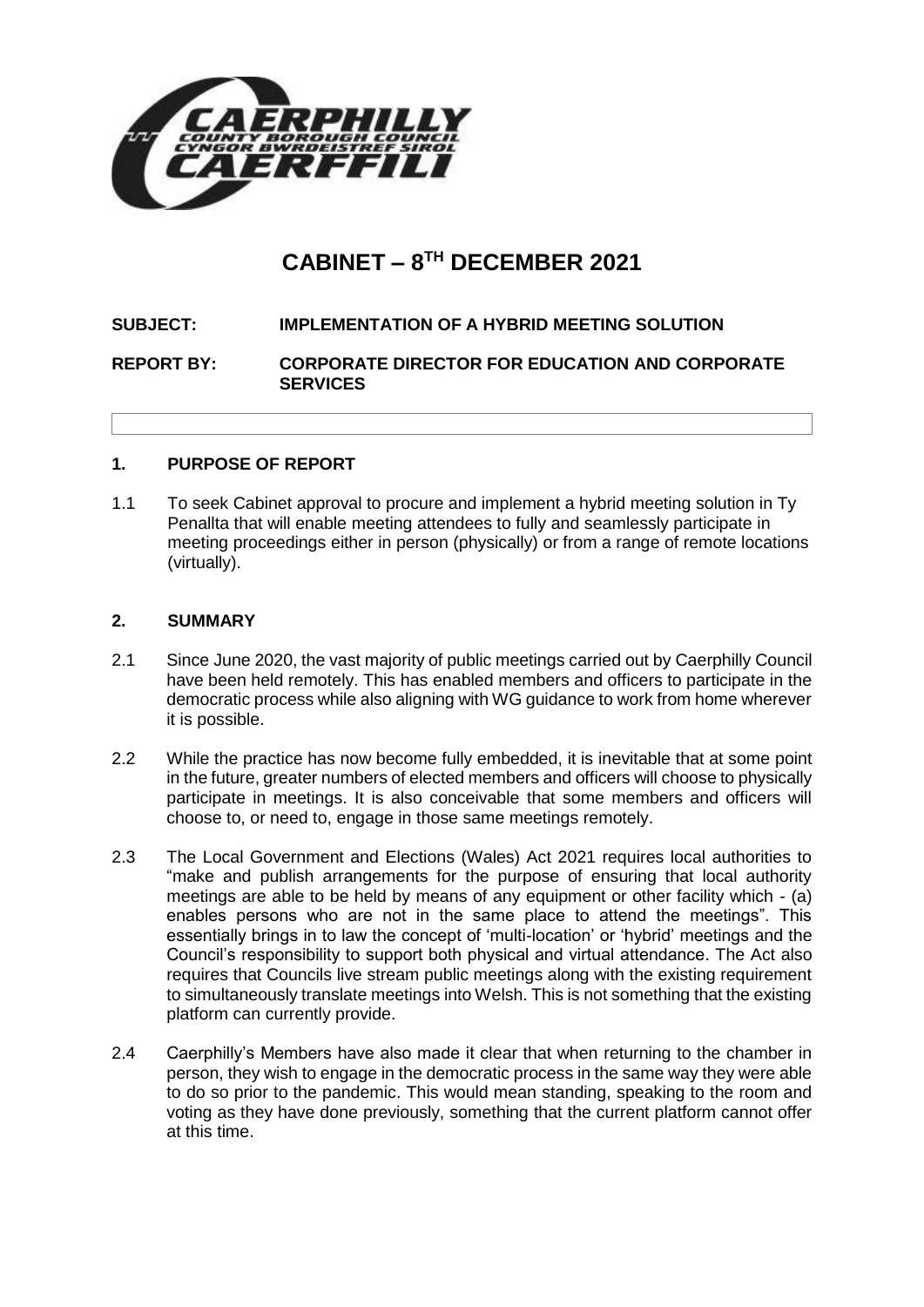- 2.5 Furthermore, the Welsh Local Government Associations Diversity in Democracy Programme has seen many Councils, Caerphilly included sign a pledge that provides a clear, public commitment to increase diversity; demonstrate an open and welcoming culture to all and to consider different ways of supporting councillors with other commitments. Clearly, a platform that would enable participation in the democratic process for individuals who could not easily attend Council meetings in person, would support this pledge.
- 2.6 Two suppliers have provided compliant project costs against the stated specification and the recommendations below seek to move forward with the chosen provider for the work.

# **3. RECOMMENDATIONS**

- 3.1 That Cabinet agree to:
	- 1) Award the contract for the implementation of a Hybrid Meeting solution and associated hardware to Supplier B for an initial period of 3 years with an option to extend for up to a further period of 3 years
	- 2) Meet the £124,899 one off capital costs of the solution and the associated electrical infrastructure upgrades of circa £7k from the Member Services Earmarked Reserve.
	- 3) Meet the total ongoing costs of £126,841 for the software platform and associated support and maintenance for the initial three-year term of the contract by establishing a specific earmarked reserve from the 2021/22 Miscellaneous Finance Revenue Contribution to Capital Outlay (RCCO) budget.

## **4. REASONS FOR THE RECOMMENDATIONS**

- 4.1 Over the next six months it is likely that there will be greater numbers of members and officers returning to the building and wishing to participate in meetings in person. There will also be officers and members who, for differing reasons, wish to participate in the same meetings remotely.
- 4.2 At present, the Council's existing platform would not provide an optimal solution to support hybrid meetings and so an alternative solution that provides a seamless experience for physical and remote participants has been sought.

## **5. THE REPORT**

- 5.1 The vast majority of public meetings carried out by the Council have been held virtually since the beginning of the pandemic. This has enabled members and officers to fully participate in the democratic process while also aligning with WG guidance to work from home wherever it is possible.
- 5.2 Over the coming months, it is likely that there will be at least a gradual increase in the number of elected members and officers who wish to travel to the Council's offices to participate physically in public meetings. The public themselves may also wish to begin observing public meetings either in person or virtually.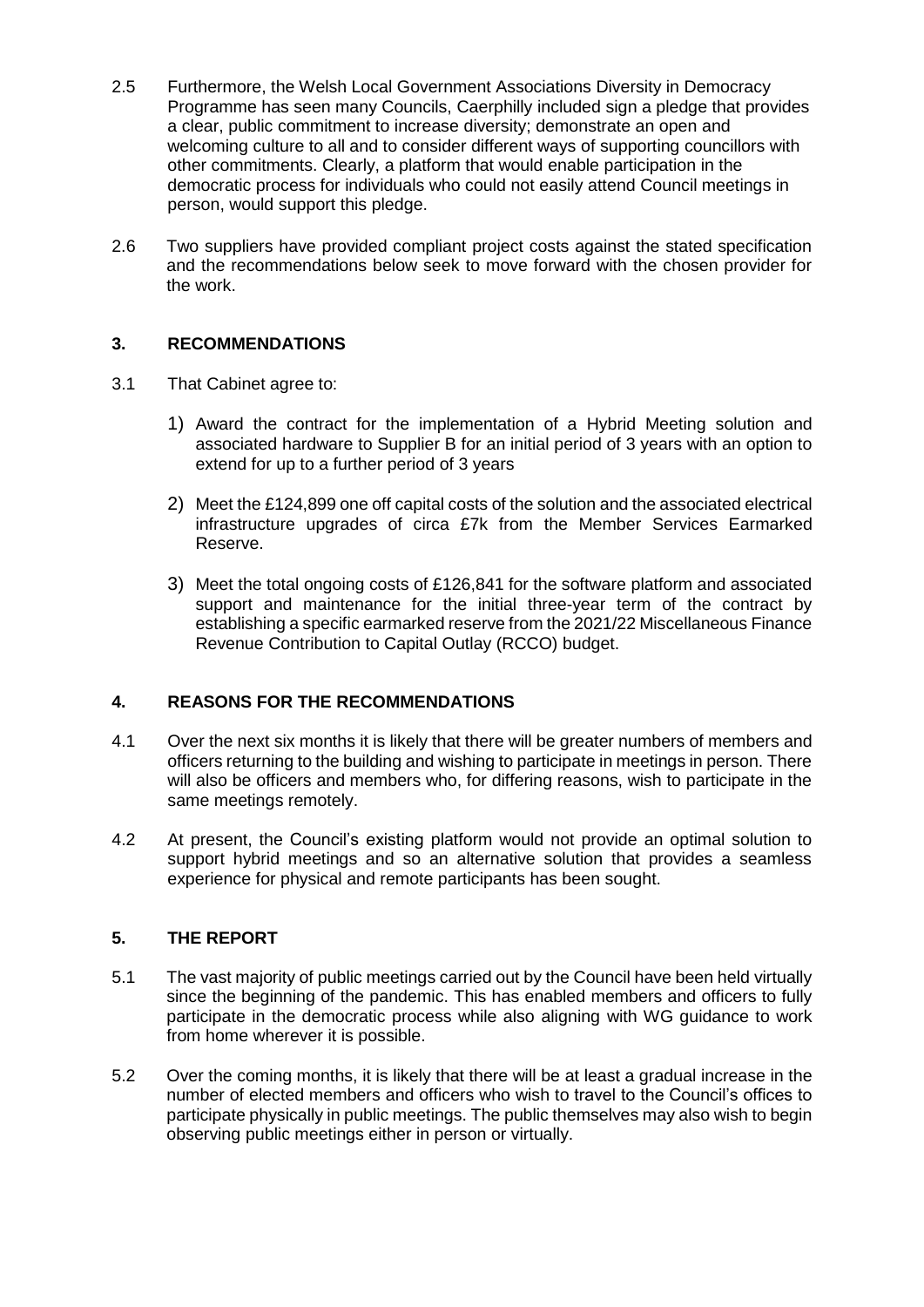- 5.3 The Local Government and Elections (Wales) Act 2021 requires local authorities to "make and publish arrangements for the purpose of ensuring that local authority meetings are able to be held by means of any equipment or other facility which - (a) enables persons who are not in the same place to attend the meetings". This essentially brings in to law the concept of 'multi-location' or 'hybrid' meetings and the Council's responsibility to support both physical and virtual attendance.
- 5.4 The Act requires participants in those multi-location or hybrid meetings to have access to the necessary equipment or facilities that enable attendees to "speak to and be heard by each other and to see and be seen by each other".
- 5.5 At present, the majority of participants currently join meetings remotely and, in this instance, the product that currently supports virtual meetings can more than meet the needs of those participants. Should that position change, however, and the majority of participants join meetings physically, the current platform requires the use of microphones and headsets for all individuals that are sat in close physical proximity to one another, making the use of the existing platform more problematic.
- 5.6 There are also a number of additional requirements being placed upon principal councils, such as the need to simultaneously live stream public meetings so that they can be seen as they occur rather than via a delayed recording published after the meeting has concluded. Again, this is not something that the existing platform can currently provide.
- 5.7 Aside from the legislative requirements for multi-location or hybrid meetings to take place, Caerphilly's Members have also made it clear that when returning to the chamber or other meeting rooms in person, they wish to engage in the democratic process in the same way they were able to do so prior to the pandemic. This would mean standing, speaking to the room and voting as they have done previously, something that the current platform cannot offer at this time.
- 5.8 Furthermore, the Welsh Local Government Associations Diversity in Democracy Programme has seen many Councils, Caerphilly included sign a pledge that provides a clear, public commitment to increase diversity; demonstrate an open and welcoming culture to all and to consider different ways of supporting councillors with other commitments. Clearly a platform that would enable participation in the democratic process for individuals who could not easily attend Council meetings in person which would support this pledge.
- 5.9 Over the last eighteen months or so elected officials and officers have become used to meeting remotely. More recently, a small number of individuals have chosen to attend the Council offices in person and engage in those remote meetings using the existing platform. A lot of compromise and a significant amount of learning has been generated during this time with feedback directly shaping the specification sent out to market and detailed below:

## 5.10 System Specification

The following paragraphs were included as the systems specifications (or requirements) against which suppliers could base their system proposals:

a) In order to ensure a solution that is transparent, accountable, democratic and compliant with recent legislation, the ability to hold multi location meetings, where participants can be both seen and heard, regardless of their location, will be a critical component of the solution delivered.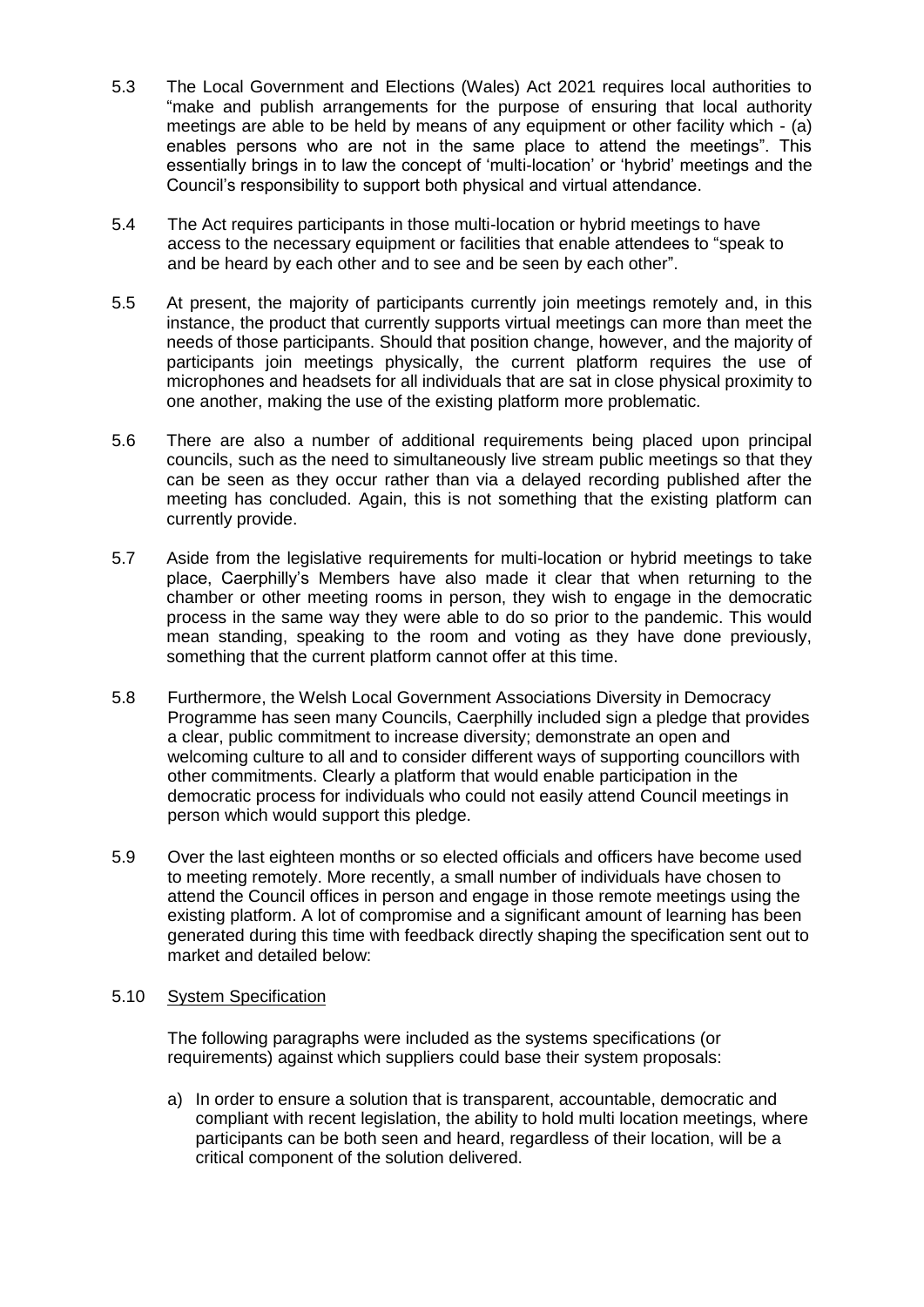- b) Full Council and Committee meetings are currently held over Microsoft Teams, with meetings recorded and uploaded to the Authorities dedicated You Tube channel. It is envisaged that attendees will be required to bring their own assigned laptops to the meetings to facilitate the use of some of the functionality provided with Teams such as voting, but will still benefit from the in room technology as far as possible – for example in-room cameras and microphones.
- c) These meetings can be held within the main Council chamber or on occasions the 3 large core meeting rooms within the Ty Penallta building. These are identified as:
	- Sirhowy Room
	- Ebbw Room
	- Rhymney Room
- d) Moving forward, under the Local Government and Elections Wales Act 2021, the Authority must make arrangements to broadcast certain meetings live with a requirement for participants to see and hear each other at these specified meetings.
- e) Arrangements must also be made for multi-location meetings which is a meeting of the Authority whose participants are not all in the same physical place. Examples of such meetings could include the following scenarios.
	- Meetings of a committee where all participants are in the same physical location except one individual who joins from another location, with a physical public gallery being provided.
	- Meetings of a committee where a roughly equal number of councillors are present in a physical space and joining through remote means; those joining through remote means may include the Chair.
	- Meetings of a committee where all members are joining through remote means but nonetheless a physical public gallery has been made available in council premises.
	- Meetings of a committee taking place wholly through remote means where no physical arrangements have been made.
- f) There may also be occasions where a separate meeting room is utilised as an overspill room if the number of attendees exceed thresholds deemed safe to enable appropriate social distancing, or purely due to the usual capacity of the meeting room. The ability to invite this separate room into the meeting, either as an active participant or in a "viewing only" capacity must be included in the solution.
- g) The proposed cameras for the Chamber and large core meeting rooms must be able to display a view of the whole room so that all participants can be seen, and capable of being distributed to all television screens located within those rooms and the Atrium.
- h) The proposed microphones for the Chamber and large core meeting rooms must be capable of capturing the voice all delegates within the room, so that all delegates can be heard.
- i) Once a meeting attendee is speaking the cameras must be able to automatically detect and zoom, so that individual delegates can also be seen.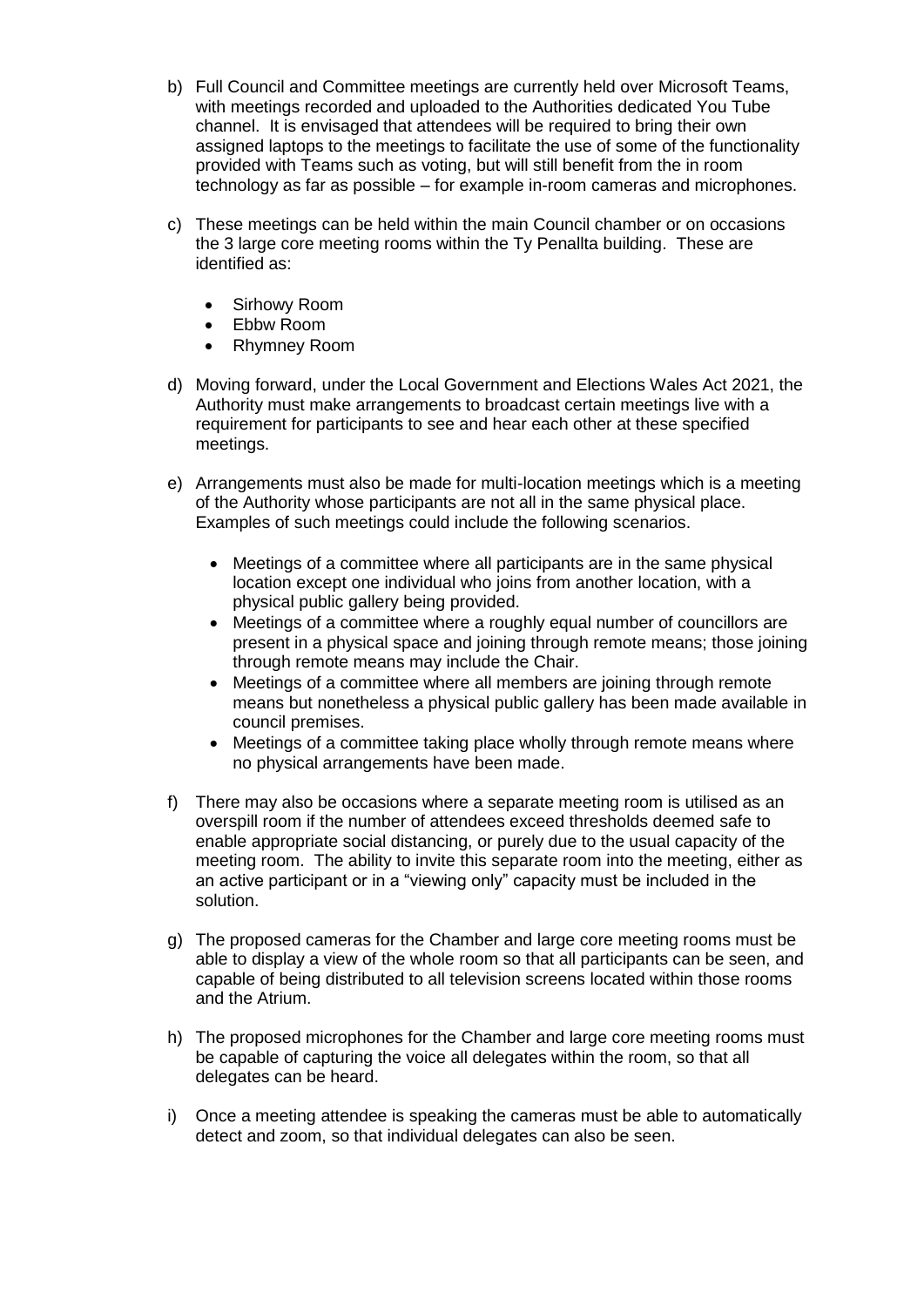- j) The solution to be capable of integrating with the speakers, televisions and dropdown screens, and all other appropriate equipment currently within the Chamber and large core meetings rooms. Where this is not possible any additional hardware required must be clearly identified, costed, and included within the final solution.
- k) The ability to either record or webcast meetings live to the authorities YouTube channel or similar platforms is also an essential requirement of the solution.
- l) It is also imperative that provision for a simultaneous translation service is considered and integrated, in order to comply with Welsh Language Standards. For your information a copy of the Welsh Language Standards issued by the Welsh Commissioner
- m) Bidders were required to itemise all hardware required for their solution, including, but not limited to, industry standard audio equipment, professional broadcast video cameras, equipment to connect these video and audio sources, and hardware and software to broadcast meetings live via the Authorities YouTube channel or similar platforms.
- n) All materials and equipment were costed and provided by the suppliers and they are solely responsible for all elements of the entire installation. An exception to this is any electrical requirements, which will be carried out by the Authorities current electrical contractor and is deemed out of scope for this tender. Specific Risk Assessments and Method Statements should be submitted for approval prior to any installation works. Installation technicians will be CHAS registered and PASMA Certified
- o) Bidders should also, as part of their tender, include full installation and cabling costs associated with their final solution.
- p) The Council will require the successful tenderer to provide full training to staff on how to operate the solution where required, and if any equipment is required to be changed.

#### 5.11 Tender Submission and Pricing

Tenders were invited for this requirement in July 2021 via a mini competition tender process undertaken from the Council's existing Dynamic Purchasing System (DPS) arrangement for the Provision of Education Technology and Associated Services. Following the closing date for tender responses to be received, no bids had been returned.

Officers therefore sought other compliant routes to market and identified an alternative arrangement that could be used on a direct award basis along with the above DPS e.g. NHS Shared Services Partnership framework.

Both routes to market included Microsoft preferred suppliers that have significant experience dealing with Microsoft Teams platforms and both suppliers were contacted directly to price against the specification detailed above.

Site meetings were held with both companies to review the scope and scale of the project with Officers from Democratic Services, Procurement Services, IT Services and Facilities Management and all attended the meetings to ensure a consistent message was delivered regarding the requirement.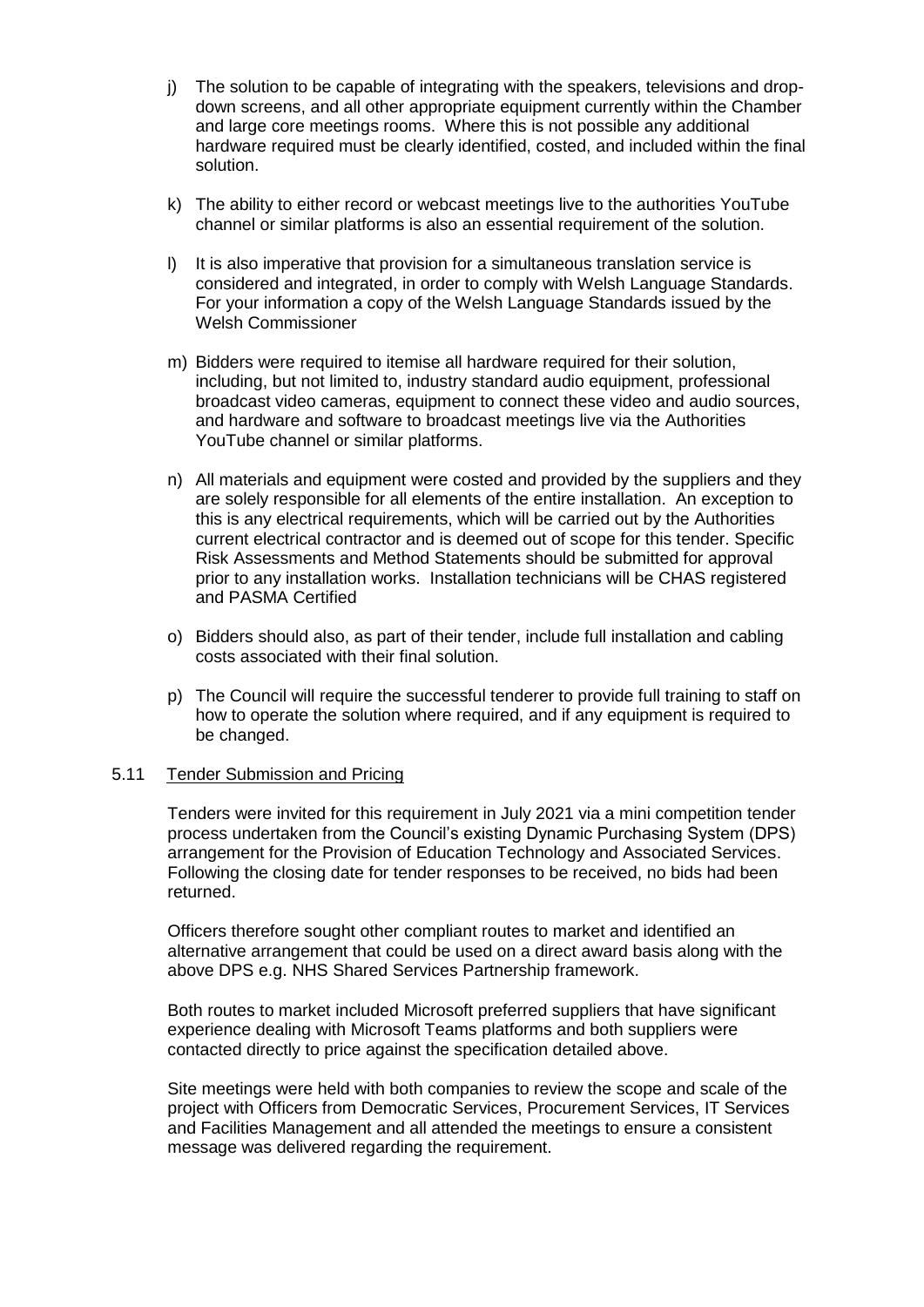Suppliers submitted detailed costs against the specification set out by the project team and a price comparison of the two submissions has been undertaken and is set out in the table below:

|                                    | Supplier A (£) | Supplier B (£) |
|------------------------------------|----------------|----------------|
| Hardware                           | 236,575.00     | 63,361.01      |
| <b>Optional Additional Encoder</b> | 4,000.00       | 3,500.00       |
| Optional 85" Surface Hub           | 25,700.00      | 22,648.43      |
| Software                           | 0.00           | 105,960.00     |
| Maintenance / Support              | 14,000.00      | 20,881.17      |
| PS & Prelims                       | 7,300.00       | 35,389.47      |
|                                    | 287,575.00     | 251,740.08     |

The lowest cost submission was submitted by Supplier B and, subject to Cabinet approval for the funding, the Council will award a contract to Supplier B and subsequently begin the process of implementing the new system.

#### 5.12 **Conclusion**

The introduction of the Local Government and Elections (Wales) Act combined with the new working practices that have emerged through the COVID-19 response has created the requirement for the Council to introduce a hybrid meeting solution.

Following the pricing exercise being carried out by the Council a supplier has been identified who can meet the emerging needs of the organisation and the Local Government and Elections (Wales) act and permission is sought to implement the solution.

## 6. **ASSUMPTIONS**

- 6.1 That the solution will be implemented and fully functional ahead of the 2022 Local Government Elections in May.
- 6.2 That the necessary training and development be delivered to meeting participants ahead of the system being made live.
- 6.3 That the solution can seamlessly integrate with the existing audio and voting equipment in the Council Chamber.

## **7. SUMMARY OF INTEGRATED IMPACT ASSESSMENT**

7.1 The Integrated Impact Assessment can be accessed via the link below:

## **[IIA Hybrid Solution](http://caerphilly.gov.uk/CaerphillyDocs/IIA/ccbc-iia-hybrid-meeting-solution)**

7.2 In summary, the IIA has shown that there are a mixture of positive and neutral benefits attached to this proposal but has not identified and negative benefits. This is primarily a result of the proposal providing enhanced choice and additional options for democratic participation than are currently available. With greater choice, the potential for broader democratic engagement and the ability to broadcast live and in two languages, the solution appears to be a positive step in the right direction for the Council.